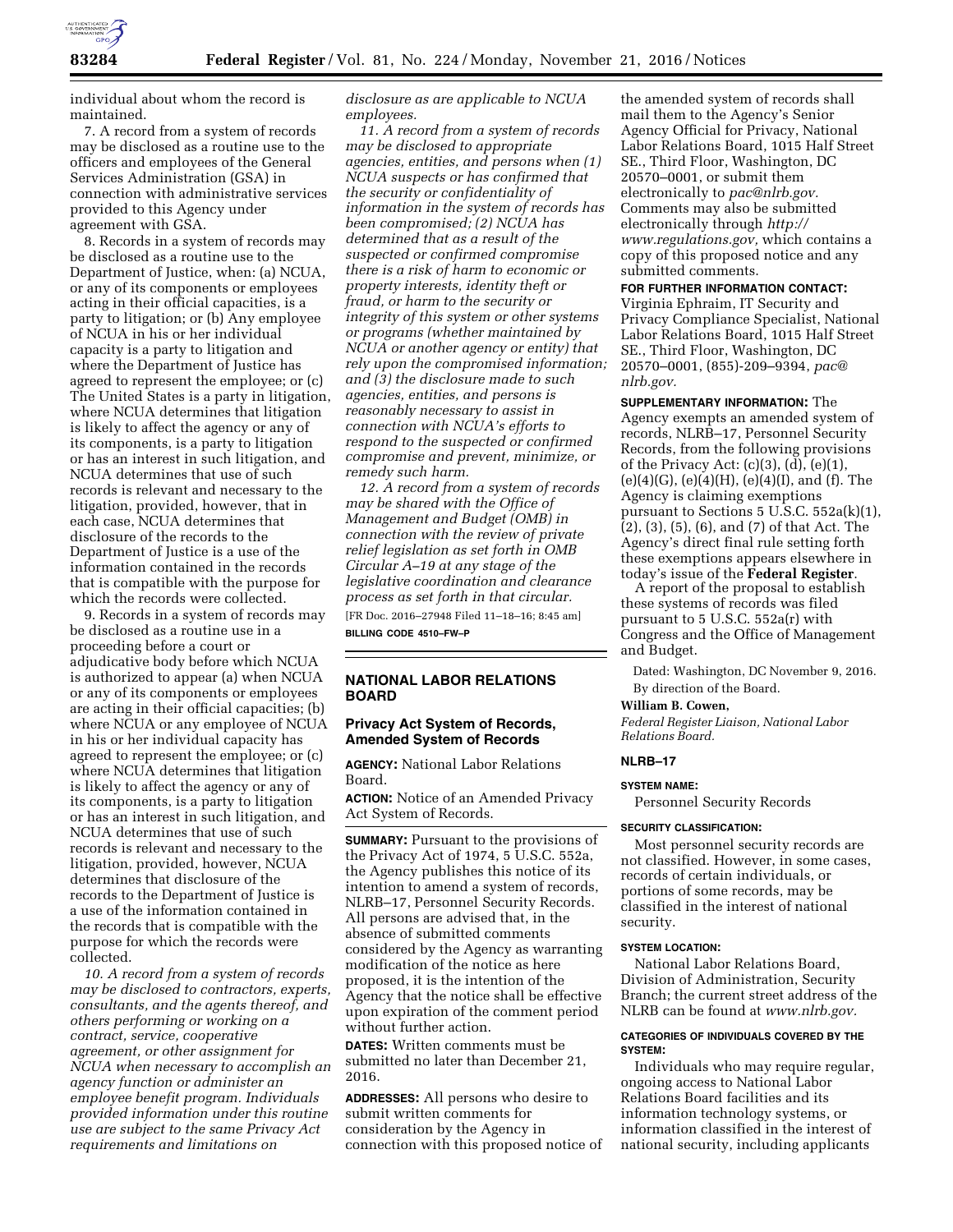for employment or contracts, federal employees, contractors, students, interns, volunteers, affiliates, and individuals authorized to perform or use services provided at National Labor Relations Board facilities. Individuals formerly in any of these positions may also have records in this system.

#### **CATEGORIES OF RECORDS IN THE SYSTEM:**

Records in the system include the following:

A. Copies of investigative information (*i.e.,* SF–85/85P/86/87) regarding an individual that were created by the Office of Personnel Management, the FBI, the Department of Defense, the Department of Homeland Security, or other agencies that provide the NLRB with information.

B. Correspondence relating to adjudication matters and results of suitability decisions in cases adjudicated by the Office of Personnel Management, Federal Investigative Services in accordance with 5 CFR 731.

C. Records of personnel background investigations regarding suitability that have been provided by other Federal agencies.

D. Records of adjudicative and HSPD– 12 decisions by other Federal agencies, including clearance determinations and/ or polygraph results.

E. Assorted government-wide forms that are routinely used by the Agency in making suitability determinations and granting clearances.

Categories A–E above may include the following types of information about individuals: name, former names, birth date, birth place, Social Security number, home address, phone numbers, employment history, residential history, education and degrees earned, names of associates and references and their contact information, citizenship, names of relatives, birthdates and places of relatives, citizenship of relatives, names of relatives who work for the federal government, criminal history, mental health history, drug use, financial information, fingerprints, summary report of investigation, results of suitability decisions, level of security clearance, date of issuance of security clearance, requests for appeal, witness statements, investigator's notes, tax return information, credit reports, NLRB identification cards, and employee photographs, security violations, circumstances of violation, and agency action taken.

# **AUTHORITY FOR MAINTENANCE OF THE SYSTEM:**

Exec. Order 10450 Security requirement for Government Employment; Exec. Order 10865 Safeguarding classified information

within industry; Exec. Order 12333 (amended) US Intelligence Activities; Exec. Order 12356 National Security Information; Homeland Security Presidential Directive (HSPD) 12, Policy for a Common Identification Standard for Federal Employees and Contractors; OMB Memo M–05–24, August 2005 Implementation of HSPD–12-policy for a Common Identification Standard for Federal Employees and Contractors; OPM Memo, July 2008, Final Credentialing Standards for Issuing Personal Identity Verification Cards under HSPD–12; FIPS PUB 201–2, August 2013, Federal Information Processing Standards Publication, Personal Identity Verification (PIV) of Federal Employees and Contractors; Title 5 U.S.C. Sec 3301 Civil Service— Generally; Title 5 U.S.C. Sec 9101 Access to Criminal History Records for National Security and Other Purposes; Title 5 U.S.C. Parts 1400 National Security Positions ; Title 5 U.S.C. Parts 736 Personnel Investigations; Title 42 U.S.C. Sec 2165 Security Restrictions; Title 42 U.S.C. Sec 2201 General Duties of Commission; Title 50 U.S.C. Sec 781– 858 Internal Security; Title 50 U.S.C. Sec 881—887 National Defense Facilities ; NLRB Administrative Policies and Procedures Manual, Sec– 1(B) Suitability and Security Regulations.

## **PURPOSE(S):**

Records in this system are used by the NLRB Security Branch staff for documentation and support of decisions regarding clearance for access to classified information, and determining suitability, eligibility, and fitness for service of applicants for federal employment and contract positions, as well as current employees undergoing reinvestigation at the National Labor Relations Board. The records in this system may be used to document security violations and supervisory actions in response to such violations.

## **ROUTINE USES OF RECORDS MAINTAINED IN THE SYSTEM, INCLUDING CATEGORIES OF USERS AND THE PURPOSES OF SUCH USES:**

Records and/or information are disclosed to:

1. Designated officers and employees of agencies (excluding the National Labor Relations Board) and offices in the executive, legislative, or judicial branches of the Federal government, with a need to evaluate qualifications, suitability, or loyalty to the United States Government, as well as the granting of a security clearance or access to classified information or restricted areas.

2. A Federal, state, local, tribal, or other charged agency maintaining civil, criminal, or other relevant enforcement information, if necessary to obtain information relevant to an NLRB decision concerning the hiring or retention of an employee, or the issuance of a security clearance, contract, grant, license, or other benefit, to the extent necessary to identify the individual, inform the source of the nature and purpose of the investigation, and to identify the type of information requested.

3. A Federal, state, local, tribal, or other charged agency in response to its request in connection with the hiring or retention of an employee or the issuance of a security clearance, to the extent that the information is relevant and necessary to the requesting agency's decisions on that matter.

4. Except as noted on Forms SF 85, 85–P, 86, and 87, when a record on its face, or in conjunction with other records, indicates a violation or potential violation of law, whether civil, criminal, or regulatory in nature, and whether arising by general statute or particular program statute, or by regulation, rule, or order issued, disclosure may be made to the appropriate public authority, whether Federal, state, local, tribal, or other authority charged with the responsibility of investigating or prosecuting such violation, or to any agency in connection with its oversight review responsibility.

5. A Member of Congress or to a Congressional staff member in response to an inquiry of the Congressional office made at the written request of the constituent about whom the record is maintained. However, the investigative file, or parts thereof, will only be released to a Congressional office if the Agency receives a signed statement under 28 U.S.C. 1746 from the subject of the investigation.

6. The Department of Justice for use in litigation when either (a) the Agency or any component thereof, (b) any employee of the Agency in his or her official capacity, (c) any employee of the Agency in his or her individual capacity where the Department of Justice has agreed to represent the employee, or (d) the United States Government is a party to litigation or has an interest in such litigation, and the Agency determines that the records are both relevant and necessary to the litigation.

7. A court or other adjudicative body before which the Agency is authorized to appear, when either (a) the Agency or any component thereof, (b) any employee of the Agency in his or her official capacity, (c) any employee of the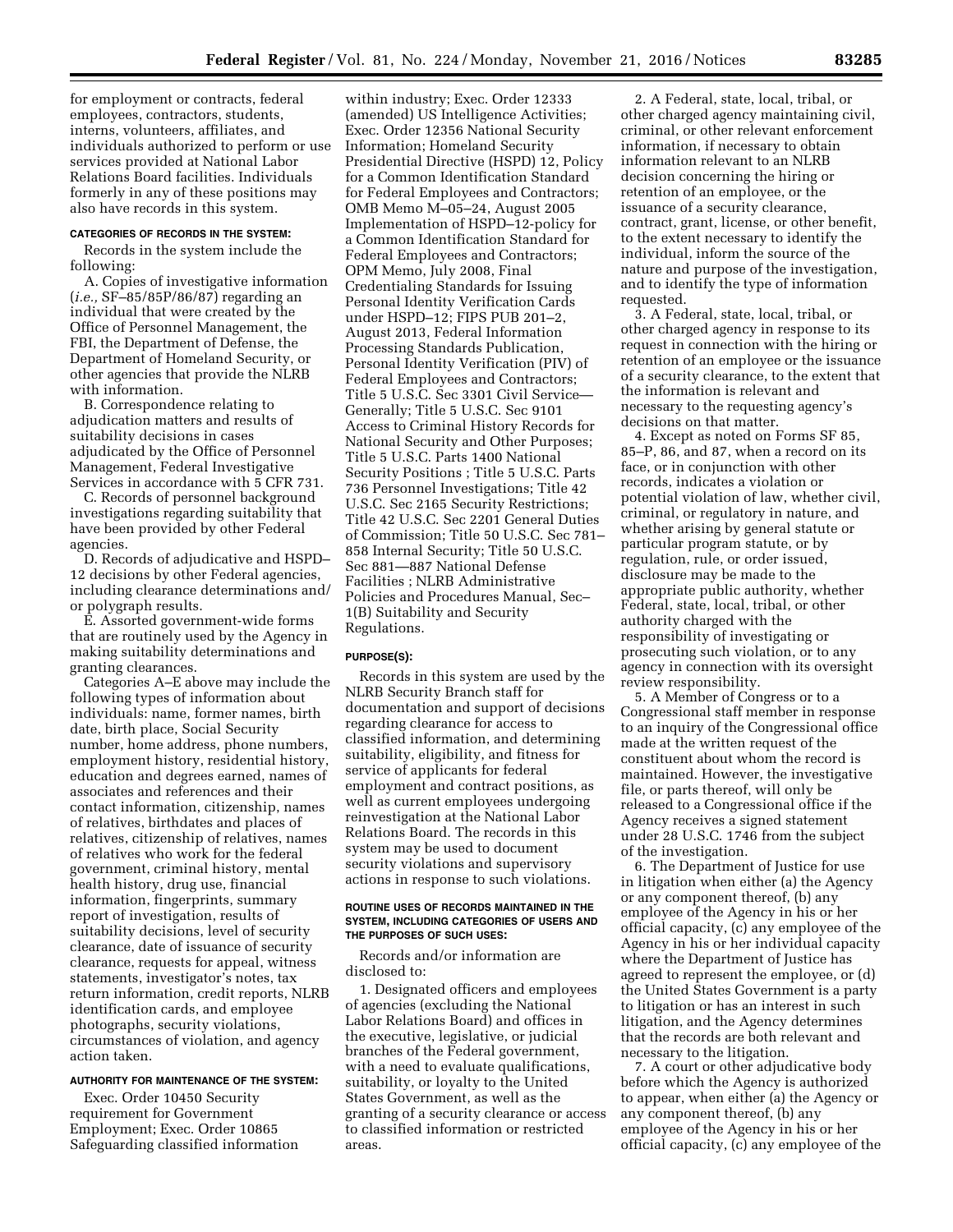Agency in his or her individual capacity, where the Agency has agreed to represent the employee, or (d) the United States Government is a party to litigation or has an interest in such litigation, and the Agency determines that the records are both relevant and necessary to the litigation.

# **DISCLOSURE TO CONSUMER REPORTING AGENCIES:**

None.

# **POLICIES AND PRACTICES FOR STORING, RETRIEVING, ACCESSING, RETAINING, AND DISPOSING OF RECORDS IN THE SYSTEM:**

#### **STORAGE:**

Records are maintained in paper format in file folders, on digital images, and in electronic databases.

#### **RETRIEVABILITY:**

Data may be retrieved by name, Social Security number, or date of birth.

#### **SAFEGUARDS:**

Paper—Paper files are stored in a locked file cabinet or a secure facility with an intrusion alarm system at NLRB Headquarters in the Security branch. Access is limited to personnel security officers and their duly authorized representatives who have a need to know the information for the performance of their official duties. The U.S. Postal Service and other postal providers are used to transmit hard copy records sent to and from field offices, other agencies, and designated individuals.

Electronic—Comprehensive electronic records are maintained in the Security Branch and on the NLRB network. Electronic records are maintained in computer databases in a secure room accessible only by a personal identity verification card reader which is limited to Office of Chief Information Officer designated employees. Information that is transmitted electronically from field offices is encrypted. Access to the records is restricted to security staff with a specific role in the Personal Identity Verification (PIV) program and Personnel Security process requiring access to background investigation information to perform their duties, and who have been given access rights to that part of the system, including background investigation records. An audit trail is maintained and reviewed periodically to identify unauthorized access for both programs. Persons given roles in the PIV program must complete training specific to their roles to ensure they are knowledgeable about how to protect personally identifiable information.

## **RETENTION AND DISPOSAL:**

*Personnel Security Clearance Files, Case Files* are disposed in accordance with General Records Schedule 18, Item 22a. Files are destroyed upon notification of death, or no later than 5 years after separation or transfer of employee or no later than 5 years after the applicable contractual relationship with the Agency expires, whichever is applicable.

*Investigative Documents Furnished to the Agency* are disposed in accordance with General Records Schedule 18, Item 22b. Files are destroyed in accordance with the investigating agency instructions.

# **SYSTEM MANAGER(S) AND ADDRESS:**

Chief Security Officer, National Labor Relations Board; the current street address of the NLRB can be found at *[www.nlrb.gov.](http://www.nlrb.gov)* 

# **NOTIFICATION PROCEDURE:**

For records not exempted under 5 U.S.C. 552a(k)(1), (2), (3), (5), (6), and (7) of the Privacy Act, an individual may inquire as to whether this system contains a record pertaining to such individual by sending a request in writing, signed, to the System Manager at the address above, in accordance with the procedures set forth in 29 CFR 102.119(a).

When an individual requests notification whether the system of records covered by this Notice contains records pertaining to that individual, the request should provide the individual's full name, date of birth, agency name, and work location. An individual requesting notification of records in person must provide identity documents sufficient to satisfy the custodian of the records that the requester is entitled to such notification, such as a government-issued photo ID. Individuals requesting notification via mail must furnish, at minimum, name, date of birth, Social Security number, and home address in order to establish identity.

#### **RECORD ACCESS PROCEDURES:**

For records not exempted under 5 U.S.C. 552a(k)(1), (2), (3), (5), (6), and (7) of the Privacy Act, an individual seeking to gain access to records in this system pertaining to him or her should contact the System Manager at the address above, in accordance with the procedures set forth in 29 CFR 102.119(b) and (c).

When an individual requests access to records contained within the system of records covered by this Notice pertaining to that individual, the request should provide the individual's full

name, date of birth, agency name, and work location. An individual requesting access in person must provide identity documents sufficient to satisfy the custodian of the records that the requester is entitled to such access, such as a government-issued photo ID. Individuals requesting access via mail must furnish, at minimum, name, date of birth, Social Security number, and home address in order to establish identity. Requesters should also reasonably specify the record contents being sought. Investigative information created by other agencies (Record Category A, above) remain the property of those agencies and requests regarding such material must be directed to them.

Current NLRB employees employed in bargaining units covered by a collective-bargaining agreement should refer to the applicable provisions of that agreement.

# **CONTESTING RECORD PROCEDURES:**

For records not exempted under 5 U.S.C. 552a(k)(1), (2), (3), (5), (6), and (7) of the Privacy Act, an individual may request amendment of a record pertaining to such individual maintained in this system by directing a request to the System Manager at the address above, in accordance with the procedures set forth in 29 CFR 102.119(d).

When an individual seeks to contest records contained within the system of records covered by this Notice pertaining to that individual, the request should provide the individual's full name, date of birth, agency name, and work location. An individual seeking to contest records in person must provide identity documents sufficient to satisfy the custodian of the records that the requester is entitled to contest such records, such as a government-issued photo ID. Individuals seeking to contest records via mail must furnish, at minimum, name, date of birth, social security number, and home address in order to establish identity. Requesters should also reasonably identify the record, specify the information they are contesting, state the corrective action sought and the reasons for the correction along with supporting justification showing why the record is not accurate, timely, relevant, or complete. Investigative information created by other agencies (Record Category A, above) remain the property of those agencies and requests regarding such material must be directed to them.

# **RECORD SOURCE CATEGORIES:**

For records not exempted under 5 U.S.C. 552a(k)(1), (2), (3), (5), (6), and (7) of the Privacy Act, record source